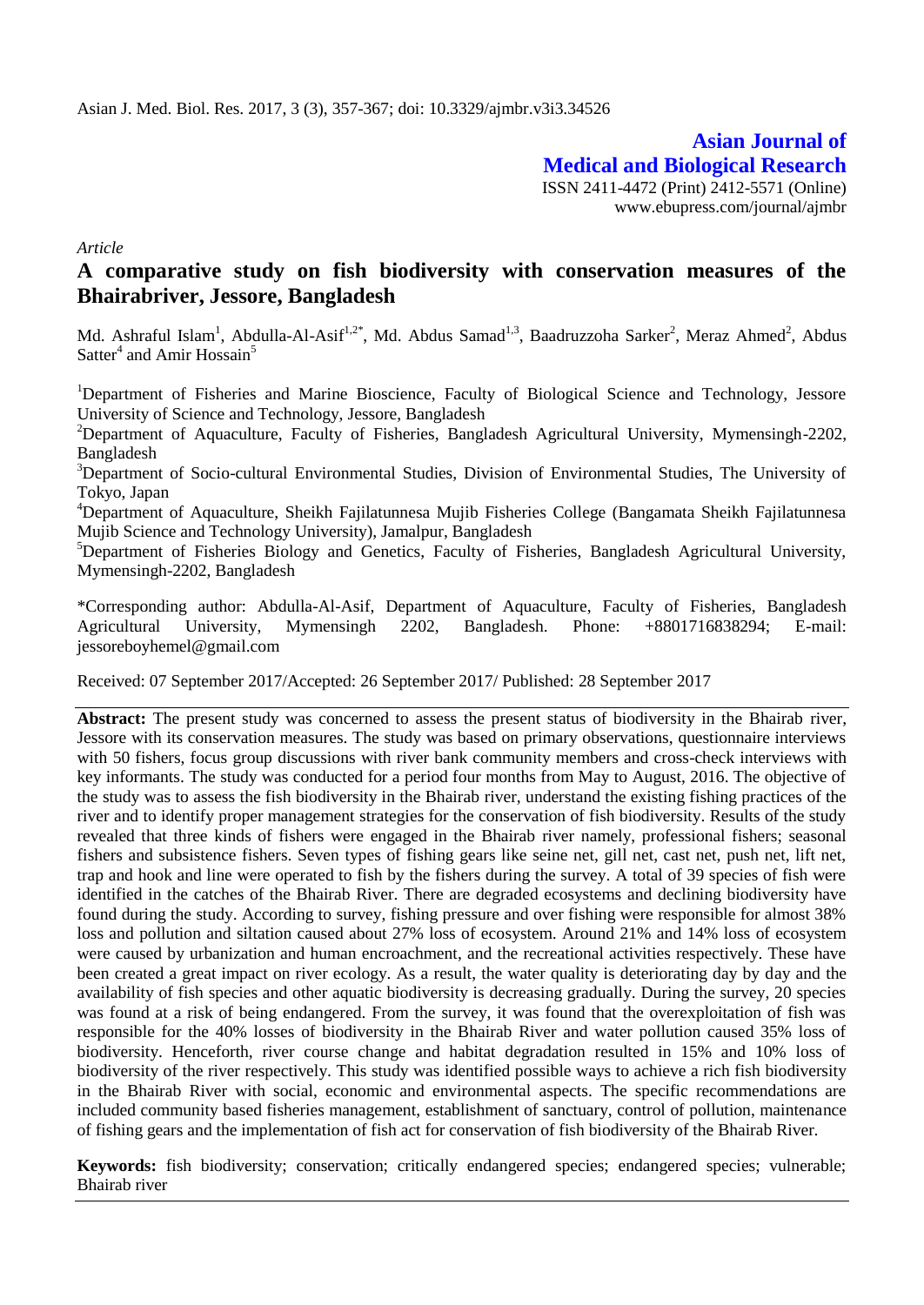#### **1. Introduction**

Bangladesh is endowed with vast water resources and it is the one of the most precious natural resources. About 800 rivers including tributaries flow through the country constituting a waterway of total length around 24,140 km (Encyclopedia Britannica, 2012).There are about 4.02 million ha open water in this country which contributes a lot to fisheries sector (DoF, 2012). According to the World Bank (1991), Bangladesh has the various water resources including rivers, floodplains, ponds, beels, haors and a long coastline, diverse aquatic wealth and climate suitable for high yields and considerable increase in fish production. Fisheries make crucial contributions to the world's well-being and prosperity. In the last five decades, world fish food supply has outpaced global population growth, and today fish constitutes an important source of nutritious food and animal protein for much of the world's population (FAO, 2012). Fish and fisheries are the indispensable part of life and livelihood of the people of Bangladesh too since immemorial time. It is an element of the country's cultural heritage (DoF, 2012). Total global capture production in inland waters has increased dramatically since the mid-2000s. Total production amounted to 11.2 milliontons in 2010, an increase of 30% since 2004 (FAO, 2012).Bangladesh is one of the world's leading inland fisheries producer with an annual production of fish was 1.05 million metric tons which constituted 34.45% of total catch in 2011 (DoF, 2012). Riverine capture fisheries in the form of common property and open access resources constitute a vital component of the agro-ecosystem of rural Bangladesh (Blaikie and Sadeque, 2000). The Bhairabriveris also playing an important role in the total fish production of the country. The Bhairabriverbegins from the Jalangi, river takes off few miles to the northern karimpur. Then it turns to the east to meherpur and its pass through Jessore town. The Bhairab River is about 160 kilometers long and wide about 71 meters. It's average depth is1.2 to 1.5 meters with a normal water flow and plenty of silt (Fluharty, 2000). According to DoF (2012), about 289 freshwater fish species under 13 order and 61families are found in these rivers. The biodiversity of the Bhairab river are quite well and a important rivers of Bangladesh. The massive siltation has threatened the existence of this important river and it is gradually being turned in to a canal .The Bhairab River has two main branches the khulnaIchmati and the kapotakkho. The Khulna Ichamati forms a boundary between Bangladesh and India. The town of Khulna and Jessore are situated in the bank of the river. The Bhairab River has its blessings for the Bangladesh providing fishing, communication and irrigation facilities but is now drying up. The fishers who have been living beside the river are facing difficulties and hardship due to lack of fish in the river. The term 'biodiversity' introduced in the mid-1980s for the total richness and variety of life on earth. The biodiversity of the Bhairab River is so diverse and community lives around this river depend mainly on this river for their livelihood (Hossain and Ahmed, 2008). The livelihood of a large number of people beside the river depends mainly on fishing in the Bhairab River. According to IUCN (2000), about 54 freshwater species are critically or somewhat endangered in the country. Among them 14 species are listed as critically endangered; 27 as endangered and 14 as vulnerable. Overfishing, rapid extraction of fish seed and broodstock, destructive and unregulated fishing practices, pollution, introduction of exotic species, loss of aquatic habitat due to siltation, dam construction, and other anthropogenic activities have been the major causes of fish species loss. Human activities are causing species to disappear at an alarming rate. Aquatic species are at a higher risk of extinction than mammals and birds. Losses of this magnitude impact the entire ecosystem, depriving valuable resources used to provide food, medicines, and industrial materials to human beings. Runoff from agricultural and urban areas, the invasion of exotic species, and the creation of dams and water diversion have been identified as the greatest challenges to freshwater environments (Allan and Flecker, 1993). Biodiversity and its conservation are regarded as one of the major issues of enabling sustainable use of natural resources and are essential for the Bhairab River. Conserving diversity also improves the likelihood of maintaining minimal viable populations of rare and late-successional species. Maintaining biodiversity is important because it is not always possible to identify which individual species are critical to aquatic ecosystems sustainability. The findings of the study will, in particular, be applicable to the management of the Bhairab River in Jessore. Moreover, the findings are expected to be useful to students, researchers and policy makers. This study may helpful to stakeholders who are interested in conducting the similar study in other parts of the country, particularly the conservation of fish biodiversity. The overall goal of this study is to conserve fish biodiversity of Bhairab River. The main objectives of the present study were to assess the availability of fish biodiversity in Bhairab River; to understand the existing fishing practices of the Bhairab River and to identify proper management strategies for the conservation of fish biodiversity.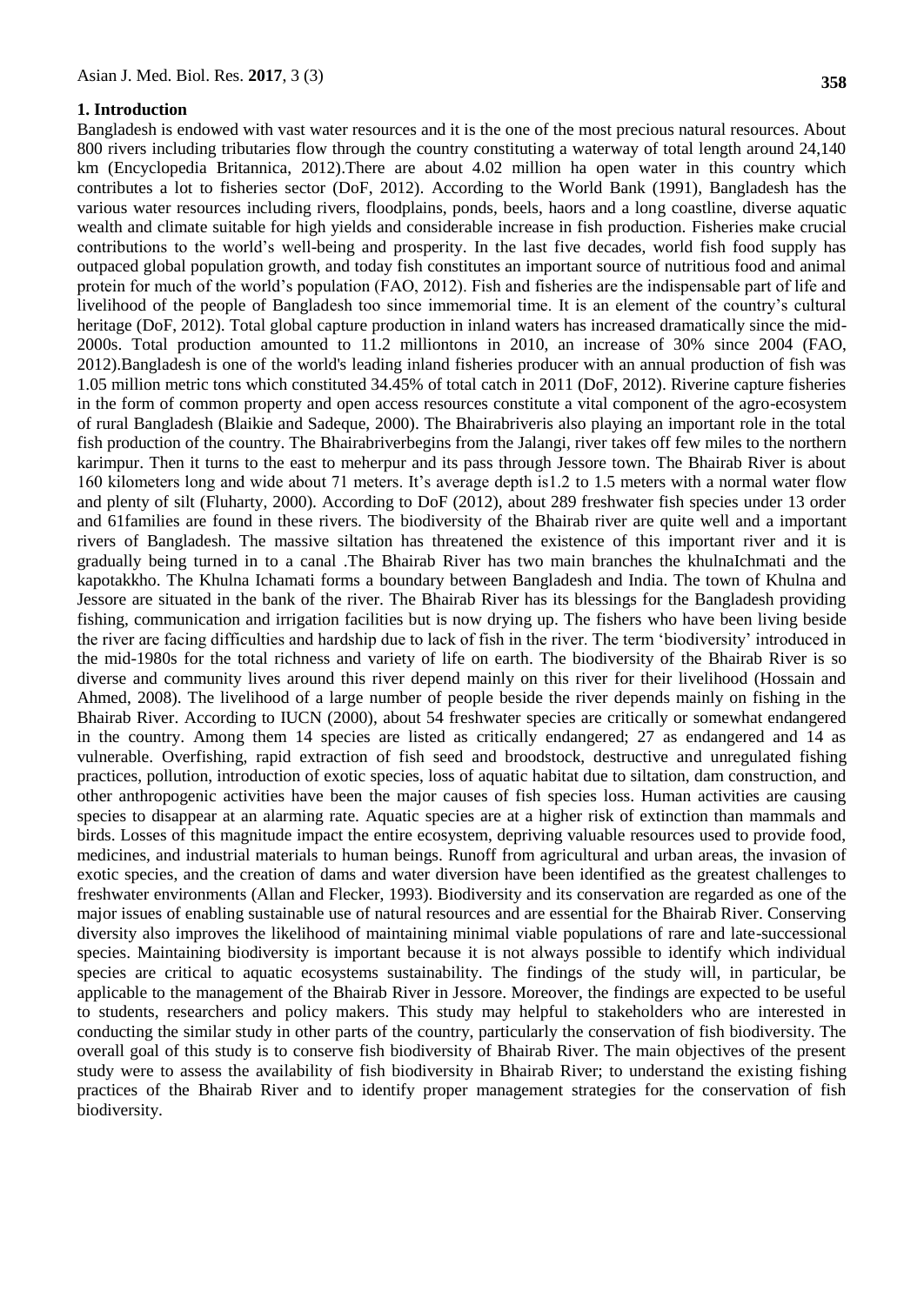# **2. Materials and Methods**

### **2.1. Study area and periods**

The Bhairab River of Jessore region was selected for the present study area. The primary areas of questionnaire interview were Fultala, Rajarhat, and Nawapara in the Bhairab River (Figure 1). The study periods were from May to August, 2016.



**Figure 1. The study area of the Bhairab River in Jessore district.**

### **2.2. Target groups fishers**

For data collection, the target groups were fishers and fishing community members of the Bhairab River. The total respondents were 50 fishers for questionnaire interviews. Sample target people were selected randomly from the study area in the Bhairabriver in Jessore district especially from rajar hat, Nawapara and fultala area.

### **2.3. Data collection methods**

The credibility of the results of a scientific research depends largely on appropriate methodology used in research. Data were collected from target groups by questionnaire interviews, Participatory Rapid Appraisal (PRA) tool such as Focus Group Discussion (FGD) and cross check interviews with key informants. Sample size was taken about 50% of individual interview, 30% of FGD and 20% of the cross-check interviews with the key informants of the study area. Samples were selected randomly.

#### **2.4. Data processing and analysis**

The collected data were summarized and scrutinized carefully before the actual tabulation. Some of the data were collected into local units due to familiarity for respondents. The processed data were transferred to a spreadsheet from which classified tables were prepared revealing the finding of the study. Then the data were tabulated into computer. Preliminary data sheets were compared with computer spreadsheets to ensure the accuracy of the data enter. After data entry, the data were analyzed with computer program Microsoft Excel.

#### **3. Results**

## **3.1. Fishing Practices**

#### **3.1.1. Fishers**

According to questionnaire interview, about 55% of the families living beside the river are more or less dependent on the fishing from the Bhairab River for their subsistence. According to focus group discussion it was roughly estimated that around 90% are male and 10% are female are involved in fishing in the Bhairab River. As per standard practice fishers are categorized into three groups. The professional fishers, who depend on fishing almost year round for their livelihood; seasonal fishers, who fish only during a part of the year as income earning; and subsistence fishers, who mostly fish for their own consumption.

#### **3.1.2. Fishing seasons**

Seasons affect the availability of fishes, water quality of water bodies, abundance of food for the fishes and also the using of gears. Time and season of fishing varied greatly with geographic distribution, weather condition, lunar effect, rainfall, types of habitat and food availability in the water body. Pre-monsoon season, this season starts from April and end in June. It is the moderate season. The fish catch is the lowest in this season; monsoon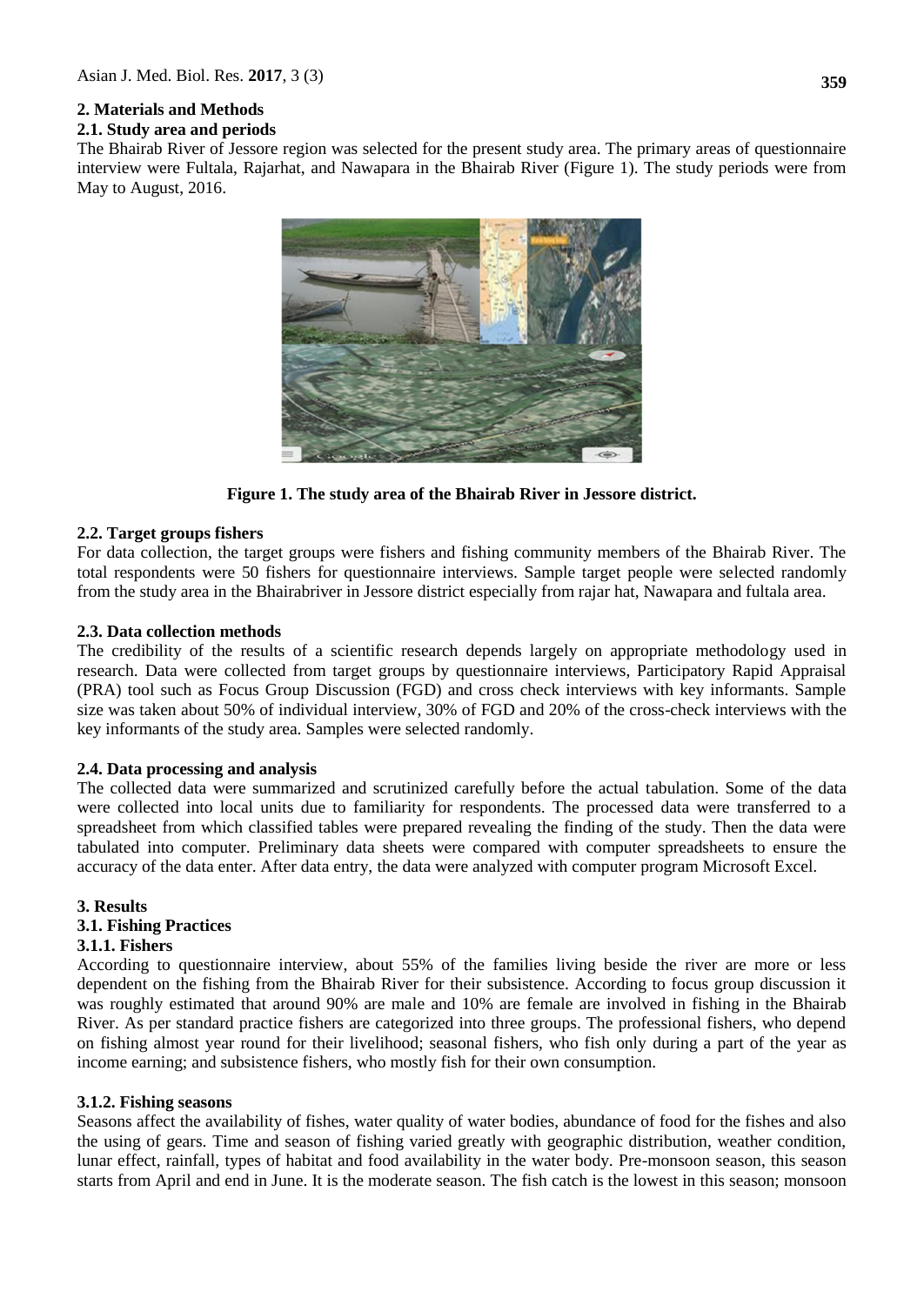it combines with the month of July, August and September. Fishing gears are widely used in that season due to presence of current and high water level. iii. Post-monsoon. The season starts from October and end in December. It is the moderate peak season of fishing because most of the fishes are breed in post-monsoon and dry season, this season combines with the month from January to March. The performance of fishing is less during dry season because the water level is very low. Wounding gear is widely used in that season. Besides this there are mainly two seasons for fishing. The peak season from July to September and lean season is about three month and that is January to March.

# **3.1.3. Fishing gears**

Various types of fishing gears were found to operate in the study area, they were mostly of traditional type and some of them were unique for the particular locality. From the survey it was found that only 7 types of fishing gear were operated by the fishers in the Bhairab River (Table 1). These gears are classified into three groups, such as; 1) net, 2) wounding gear and 3) trap.

| Upper borderline contains float, lower borderline contains sinkers.        |
|----------------------------------------------------------------------------|
|                                                                            |
|                                                                            |
|                                                                            |
|                                                                            |
|                                                                            |
| Upper border contain float and lower border may or may not contain         |
|                                                                            |
| Mesh size varies from 2.5 cm to 10.0 cm and even 20.0 cm for larger        |
|                                                                            |
|                                                                            |
|                                                                            |
| The hauling string of the net is fixed at the narrow apical end of the     |
|                                                                            |
|                                                                            |
| Generally made up of fabrics and iron made weight.                         |
|                                                                            |
| The manner of capture fish is to offer real or artificial bait on a single |
|                                                                            |
|                                                                            |
|                                                                            |
|                                                                            |
|                                                                            |

|  |  |  | Table 1. Types of fishing gears used in the Bharab River. |  |  |  |
|--|--|--|-----------------------------------------------------------|--|--|--|
|--|--|--|-----------------------------------------------------------|--|--|--|

# **3.1.4. Fishing duration by different gears**

In the study area, the highest and the lowest fishing duration were recorded in borshi (hook and line) and current jal (gill net) which were 9.33 hours and 3.35 hours per day respectively. The jhakijal (cast net) is the most common gear used at all area of the Bhairab River compared to other gears. Fishing duration of other gears recorded were berjal (seine net) at 4.10 hours, thelajal (push net) at 4.94 hours, Dharmojal 6.5 hours (lift net) at4.55 hours Jhakijal at 6.75 hours (Figure 2).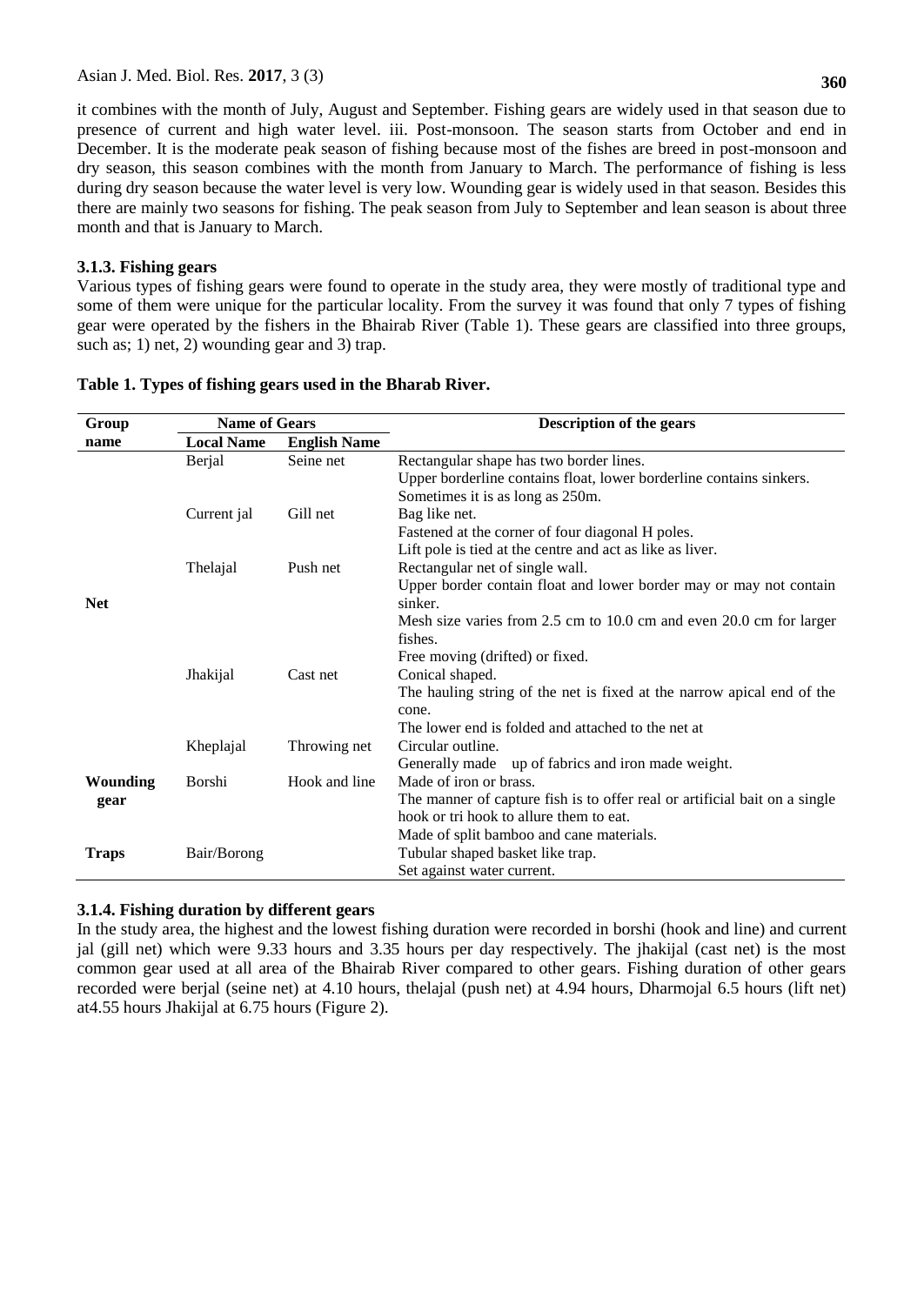

**Figure 2. The average fishing hours of different gears in the Bhairab River.**

### **3.1.5. Catch Composition**

The fishers mentioned that they use different gear to catch those fish tend to be dominant to get caught by specific gear like *Macrobrachium lamrrei, Amblypharyngodon mola, Puntius sophera, Chanda ranga, Puntius ticto, Esomus daricus, Glossogobius geuris, Chada nama, Channa putatus etc* were the dominant species to catch with the help of seine net. *Putius sophera, Mystus vittitus, Labeo rohita, Cirrhinus cirrhisu, Labeo calbasu* were tend to be dominant by current net. The catch composition of different species is given in (Table 2).

|  | Table 2. Catch composition of the Bhairab River. |  |  |
|--|--------------------------------------------------|--|--|
|--|--------------------------------------------------|--|--|

| Sl no.         |                  | <b>Species</b>    |                        | % of catch |
|----------------|------------------|-------------------|------------------------|------------|
|                | Group name       | <b>Local name</b> | <b>Scientific name</b> |            |
| $\mathbf{1}$   | India major carp | Rui               | Labeo rohita           | 4.6        |
| $\overline{c}$ |                  | Catla             | Catla catla            | 2.94       |
| 3              |                  | Mrigal            | Cirrhinus cirrhosus    | 4.88       |
| 4              |                  | Kalibaush         | Labeo calbasu          | 3.24       |
| 5              | Minor carp       | Bata              | Labeo bata             | 3.29       |
| 6              | Barb             | Jatpunti          | Puntius sophore        | 4.33       |
| 7              |                  | Tit punti         | Puntius ticto          | 3.24       |
| 8              |                  | Kanchanpunti      | Puntius conchonius     | 2.29       |
| 9              |                  | Sharpunti         | Puntius sarana         | 3.29       |
| 10             |                  | Darkina           | Esomus danricus        | 1.65       |
| 11             | Snake head       | Taki/Lata         | Channa punctatus       | 8.54       |
| 12             |                  | Shol              | Channa striata         | 3.27       |
| 13             |                  | Piplashol         | Channa barca           | 2.29       |
| 14             | Loach            | Bowrani           | <b>Botia Dario</b>     | 1.65       |
| 15             |                  | Kajuli            | Ailia coila            | 1.65       |
| 16             | Molacarplet      | Mola              | Amblypharyngodon mola  | 2.94       |
| 17             |                  | Tengra            | Mystus vittatus        | 6.53       |
| 18             |                  | Gulsa             | Mystus cavasius        | 4.24       |
| 19             |                  | Buzuritengra      | Mystus bleekeri        | 3.6        |
| 20             | Cat fish         | Rita              | Rita rita              | 3.24       |
| 21             |                  | Boal              | Wallago attu           | 2.94       |
| 22             |                  | Kutakanti         | Hara hara              | 1.33       |
| 23             |                  | Cheka             | Chaca chaca            | 1.33       |
| 24             | Mullet           | Kachki            | Sicamugilcascasia      | 4.53       |
| 25             | Gourami          | Kholisa           | Colisa fasciata        | 3.6        |
| 26             | Spiny eel        | Guchibaim         | Mastacembelus pancalus | 4.53       |
| 27             |                  | Tara baim         | Macrognathus aculeatus | 1.97       |
| 28             | Climbing         | Koi               | Anabus testudineus     | 3.24       |
| 29             | Perch            | Napit koi         | <b>Badis</b> badis     | 2.29       |
| 30             | Tank goby        | Bele              | Glossogobius giuris    | 2.29       |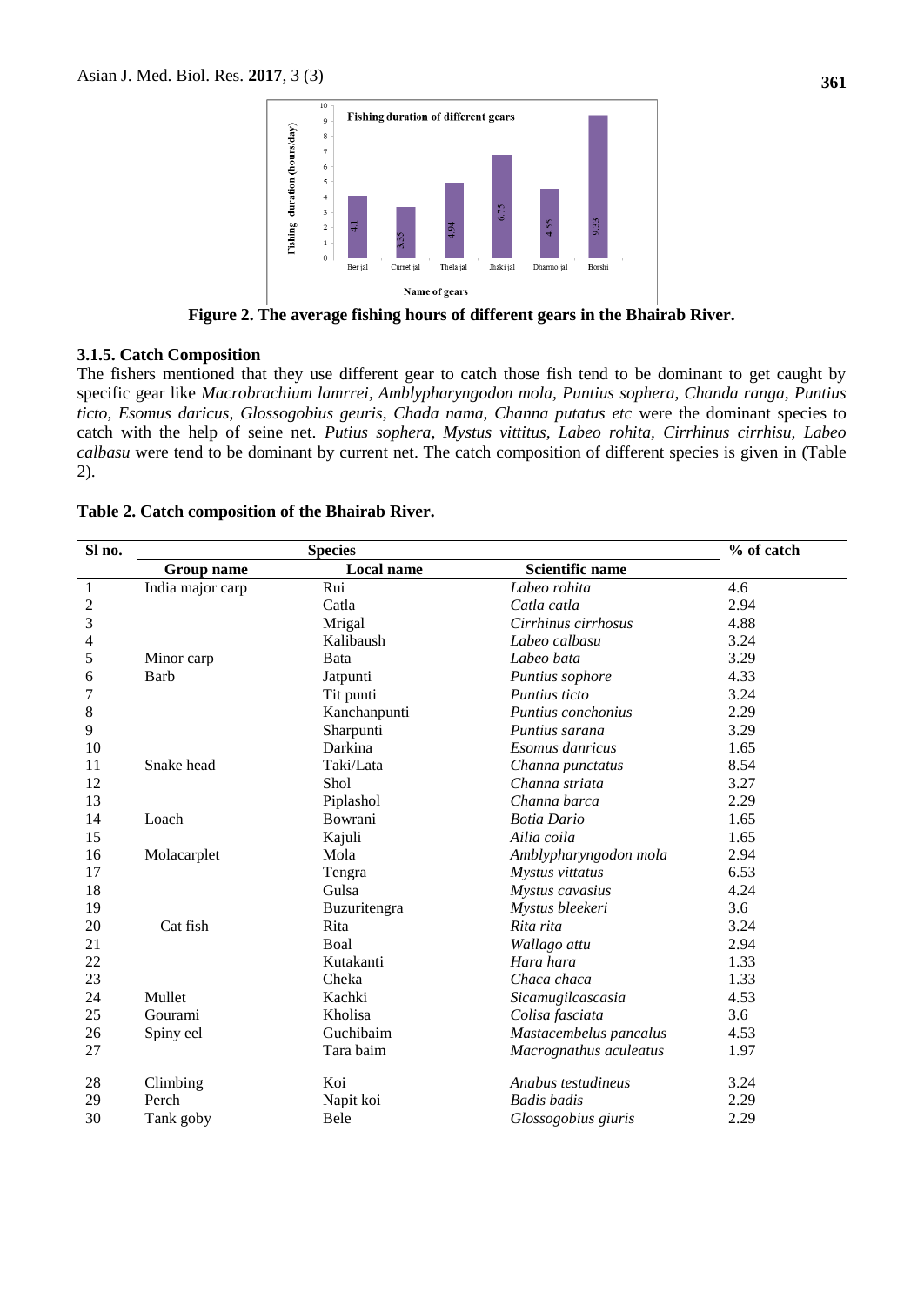# **3.2. River ecosystem**

#### **3.2.1. The Bhairab River ecosystem**

An ecosystem is a community of living organisms (plants, animals and microbes) in conjunction with the nonliving components of their environment (things like air, water and mineral soil), interacting as a system. These components are regarded as linked together through nutrient cycles and energy flows. As ecosystems are defined by the network of interactions among organisms, and between organisms and their environment, they can come in any size but usually encompass specific, limited spaces although it is sometimes said that the entire planet is an ecosystem. The ecosystem of the river viewed as a system operating in its natural environment, and includes biotic (living) interactions amongst plants, animals and micro-organisms, as well as abiotic (non-living) physical and chemical interactions. In the Bhairab River, abiotic factors includes the water flow, light, temperature, concentration of nutrients, oxygen, carbon dioxide, ammonia, dissolved salt, PH and substrates like fine particles, autumn shed leaves, submerged wood and moss. On the other hand, biotic organisms includes different types of fish, other aquatic animals like insects, crabs, snails, oysters, mussels, aquatic birds, frogs and snakes. This also includes different types of aquatic plants which provide oxygen for aquatic animals in the river. In addition, another important living factor is micro-organisms which help in decomposition and make the nutrient cycle continuous.

# **3.3. Biodiversity**

## **3.3.1. Fish biodiversity**

Survey with fishers shows that among these varieties of fish, the highest amount of fish caught by the fishers was catfishes at about 16.62%. However, the lowest amount catch constituted the minor carp of about 1.29%. After the catfish, the second highest catch was 12.9% of small prawn. Another dominant group major carps contained 11.26% and barbs remained at 11% of the catch and the loaches constituted 1.3% of the total catch. In addition other groups like molacarplet 4%, mullet 4.10%, gourami 2.20%, spiny eels 5.86%, climbing perch 4.10%, tank goby 3.53%, minnows 5.10%, freshwater garfish 3%, perchlet, 3.30% and river shad, 2.86% were found in the Bhairab River (Figure 3).



**Figure 3. Percentage of different fish group.**

## **3.3.2. Other aquatic species**

Besides the variety of fish, there are also so many other aquatic animals are found in the Bhairab River. The questionnaire interviews with the fishers show there are plenty of other animals like aquatic birds, crabs, snails, mussels, turtles, snakes, dolphins and frogs. Fishers mentioned two species of aquatic birds, one species of crab, three species of mussel, one species of snail, one species of turtle, one species of snake, and one species of frog (Table 3). They also mentioned that the turtle is hardly seen in the river nowadays.

| <b>Sl. No.</b> | <b>Species</b>  |                   |                                         |  |  |
|----------------|-----------------|-------------------|-----------------------------------------|--|--|
|                | Group name      | <b>Local name</b> | <b>Scientific ame</b>                   |  |  |
|                | Aquatic bird    | MaachrangaBok     | Alcedo atthis, Grus grus                |  |  |
|                | Crab            | Mud crab          | Scylla serrata                          |  |  |
|                | Snail           | Apple shamuk      | Pila globosa                            |  |  |
|                | Mussel          | Jhinuk            | Lamellidens marginalis, L. jenkinsianus |  |  |
|                | Turtle          | Kossop            | Melanochelys tricarinat                 |  |  |
| 6              | Snake (aquatic) | Guisaap           | Varanus bengalensis                     |  |  |
|                | Frog            | Kuno bang         | <b>Bufo</b> melanostictus               |  |  |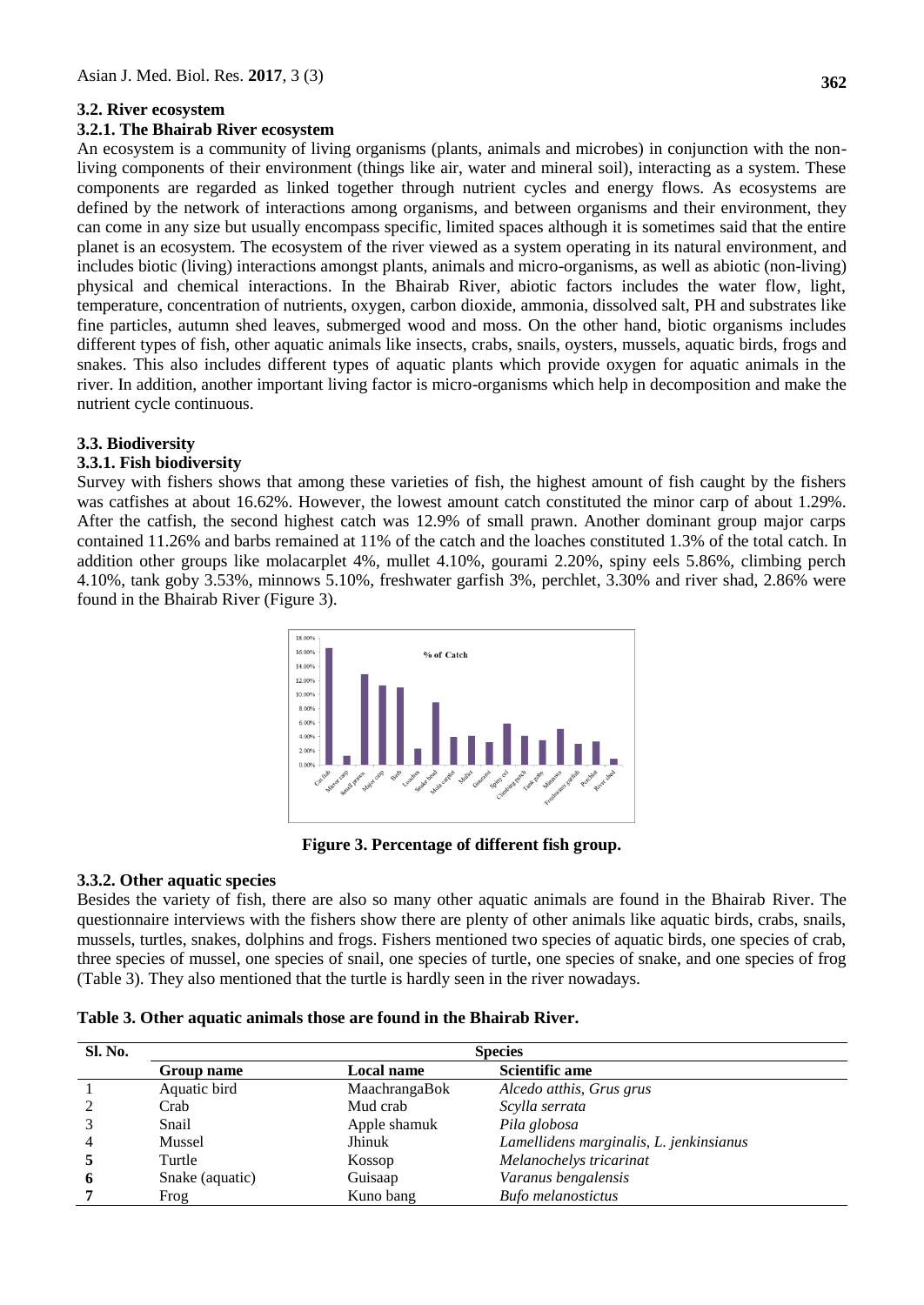### **3.3.3. Threats to Fisheries Biodiversity**

Biodiversity is the degree of variation of life forms within a given species, ecosystem, biome, or an entire planet. Biodiversity is a measure of the health of ecosystems. Biologists most often define as the totality of genes, species, and ecosystems of a region. The threats to fisheries biodiversity can be grouped under four interacting categories. Overexploitation, water pollution, change of river course, destruction or degradation of habitat. Due to the increasing population, fishing pressure and overexploitation is increasing day by day. The river course is changed because of dam, bridges which are the main causes of drought, flood. The combined and interacting influences of these four major threat categories have resulted in population declines and range reduction of the Bhairab River biodiversity. From the survey it was found that the overexploitation of fishes was 40% responsible for the biodiversity destruction in the Bhairab River and water pollution caused 35% loss of biodiversity. Henceforth, river course change resulted in 15% of loss and habitat degradation caused 10% of biodiversity loss of the river (Figure 4).



**Figure 4.Threats to the fisheries biodiversity in the Bhairab River.**

During questionnaire survey with that the many fish species once abundant in the Bhairab River, but now become rare (Table 4). From the survey 20 species have been found at a risk of being endangered. Among those fishes all are ecologically important but a few fishes like mohashol, khorola, baghayre, chitol, foli, pabda and kanipabda are as well as commercial important. But they become completely extinct from the Bhairab river according to survey data.

|  | Table 4. The threaten species of Bhairab river. |  |  |  |
|--|-------------------------------------------------|--|--|--|
|--|-------------------------------------------------|--|--|--|

| SI. | <b>Species Name</b> |                               | <b>Ecologically</b> | Important | <b>Commercially</b>      |
|-----|---------------------|-------------------------------|---------------------|-----------|--------------------------|
| No. | <b>Local Name</b>   | <b>Scientific Name</b>        | <b>Species</b>      |           | <b>Important Species</b> |
|     |                     | Critically endangered species |                     |           |                          |
|     | Mohashol            | Tor tor                       |                     |           |                          |
| 2   | Khorola             | Rhinomugil corsula            |                     |           |                          |
| 3   | Lalkholisha         | Colisa labius                 |                     |           |                          |
| 4   | Chitol              | Chitala chitala               |                     |           |                          |
| 5   | Foli                | Notopterus notopterus         |                     |           |                          |
| 6   | Pathorchata         | Barilius tileo                |                     |           |                          |
|     | Kanipabda           | Ompok bimaculatus             |                     |           |                          |
|     |                     | <b>Endangered</b> species     |                     |           |                          |
| 8   | Bacha               | Eutropiichthys vacha          |                     |           |                          |
| 9   | Baghayre            | Bagarius bagarius             |                     |           |                          |
| 10  | Gajar               | Channa marulius               |                     |           |                          |
| 11  | Pabda               | Ompok pabda                   |                     |           |                          |
| 12  | Bashpata            | Ailia coilia                  |                     |           |                          |
| 13  | Gonia               | Labeo gonia                   |                     |           |                          |
| 14  | Gutum               | Lepidocephalus guntea         |                     |           |                          |
|     | Vulnerable          |                               |                     |           |                          |
| 15  | Dhela               | Osteobrama cotio              |                     |           |                          |
| 16  | cheka               | Chela laubuca                 |                     |           |                          |
| 17  | Bata                | Labeo bata                    |                     |           |                          |
| 18  | Bou Rani            | Botia dorio                   |                     |           |                          |
| 19  | Kajoli              | Ailichthys punctata           |                     |           |                          |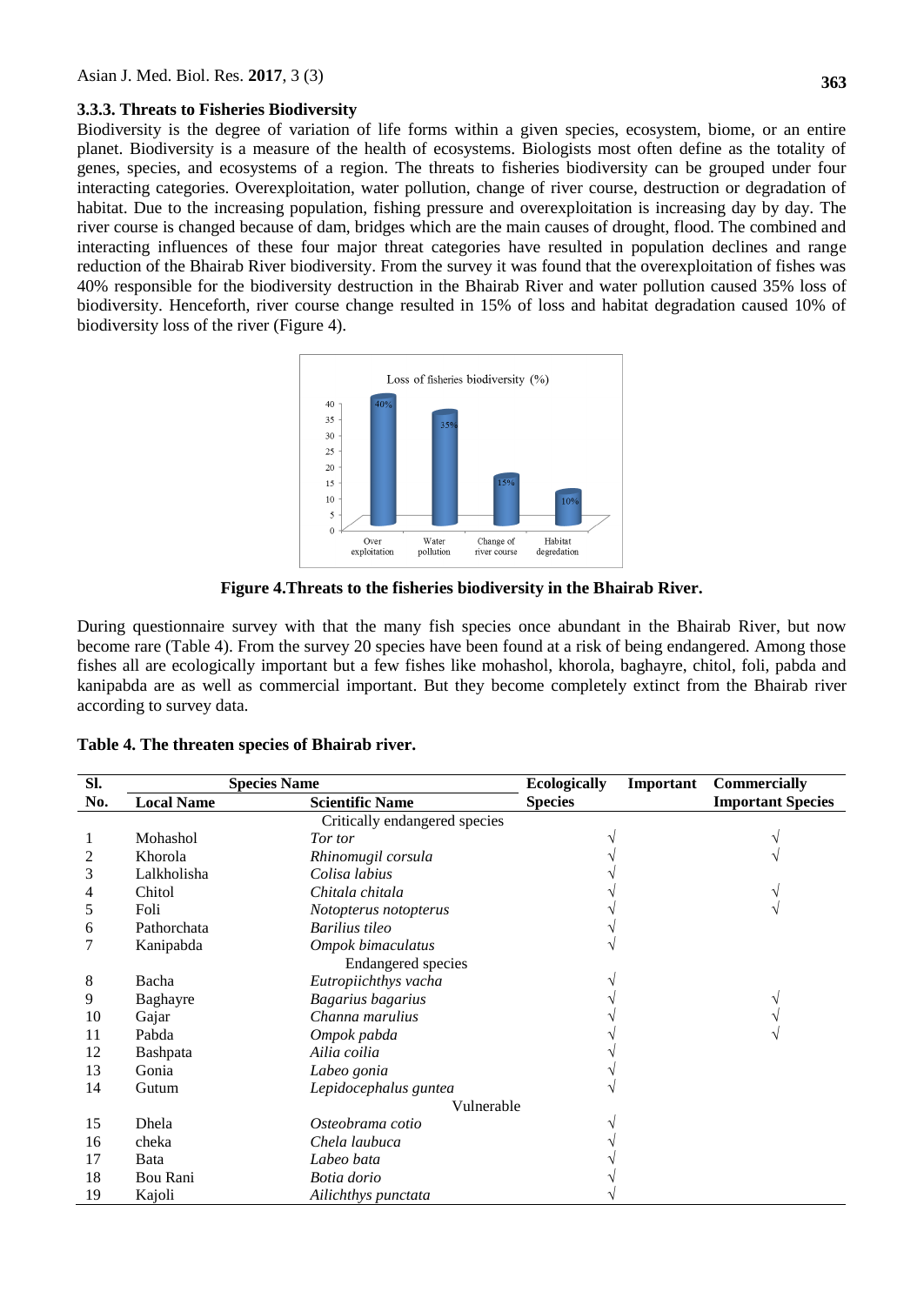# **3.4. Conservation measures**

## **3.4.1. Community based fisheries management**

It is a strategy undertaken through the active participation of an organized community. According to survey, respondent mention that CBFM can play a great role in the following sector-improvement of biodiversity; maintenance of fishing gears; fish production improvement; impacts on social stability; impacts on poverty alleviation; fish species availability; management of pollution and siltation and management of river basin and water quality.

# **3.4.2. Fishing gears maintenance**

In studied area from the focus group discussion, 7 different types of fishing gears were found to operate in the river like berjal, jhakijal, current jal, thelajal, kheplajal, bair and borshi. Fishers mentioned that before establishing of CBFM approach, they used their fishing gears without understanding their proper use, what type of fishing gears are usable in case of different depth, species, and season, which indicate improper fishing. Even they did not follow any fishing rules other than profit. As such fishing was done indiscriminately and in most cases, it was over fishing by using the destructive fishing gears. That improper fishing caused reduction of fish species from the water body, barrier to proper growth and development of the fishes.

# **3.4.3. Sanctuary establishment**

From the survey it is found that to overcome this endangered situation, Fish sanctuary is to establish. They maintain a particular demarcated protected area in the water body as a permanent shelter for the protection of fish for natural propagation, where targeted fish will not be disturbed or captured. Fishers suggested that establishing of aquatic sanctuary is one of the effective tools for conserving fish stock, preserving biodiversity and increasing fish production. In some cases restoration as well as conservation of habitat may be possible by establishing aquatic sanctuary.

# **3.4.4. Pollution control**

Survey shows that agricultural runoffs, oil spillage from mechanized boat, human waste, domestic garbage are the main causes of water pollution of the Bhairab River. Toxic waste entering the water bodies, disturb the food chain and so the aquatic ecosystem. Fishers also mentioned that Pollution of river water is the highest threat to the ecosystem of the Bhairab River and it is the main cause of losing fisheries biodiversity. Most of the villagers of the riverside area are unconscious. Moreover, the fishing community is also unaware about pollution. According to survey, public awareness especially fishers and riverside people must be aware of the effect of pollution.

## **3.4.5. Implementation of fishing acts and regulations**

In this study, we observed that, fishers have no training from any institution. If they got training from any institution, they will aware for protecting their own resources. Because of their unconsciousness they often break the rules and regulations such as, use of illegal fishing gear like current jal, catch of undersize and brood fish. So, with the discussion with fishers it has found that the implementation of rules and regulation should be strict by Government and make the fishers aware of sustainable yield and conserving ecosystem.

## **4. Discussion**

In this present study, it was found that on average 52% of fishers are involved in fishing daily in the Bhairab River and the rest 48% are engaged in fishing seasonally. They are involved in other jobs like day labor, rickshaw pulling, agriculture and others during the lean season. The relative proportion of those engaged in capture fisheries within the sector actually decreased from 87 percent in 2010 to 70 percent in 2015, while the proportion of those engaged in fish farming increased from 13 to 30 percent. In fact, in the last five years for which data are available, the number of people engaged in fish farming has increased at 5.5 percent per year compared with a mere 0.8 percent per year for those engaged in capture fisheries. It is apparent that, in the most important fishing nations, the share of employment in capture fisheries is stagnating or decreasing (FAO, 2012). According to DoF (2012), the total number of the fishers in Bangladesh is 12.8 million including 7.7 million inland fishers and 5.1 million marine fishers. Fisheries sector creates 1.4 million full time employment and part time employment of nearly 11 million people. A large portion of rural family members are engaged in part time fishing from the beels (Kabir*et al*., 2012). From the survey it has found that there are four seasons for fishing like premonsoon, monsoon, post-monsoon and dry season with two major season and they are peak season and lean season. According to Encyclopedia (2012), fishing seasons are set by countries or localities to indicate what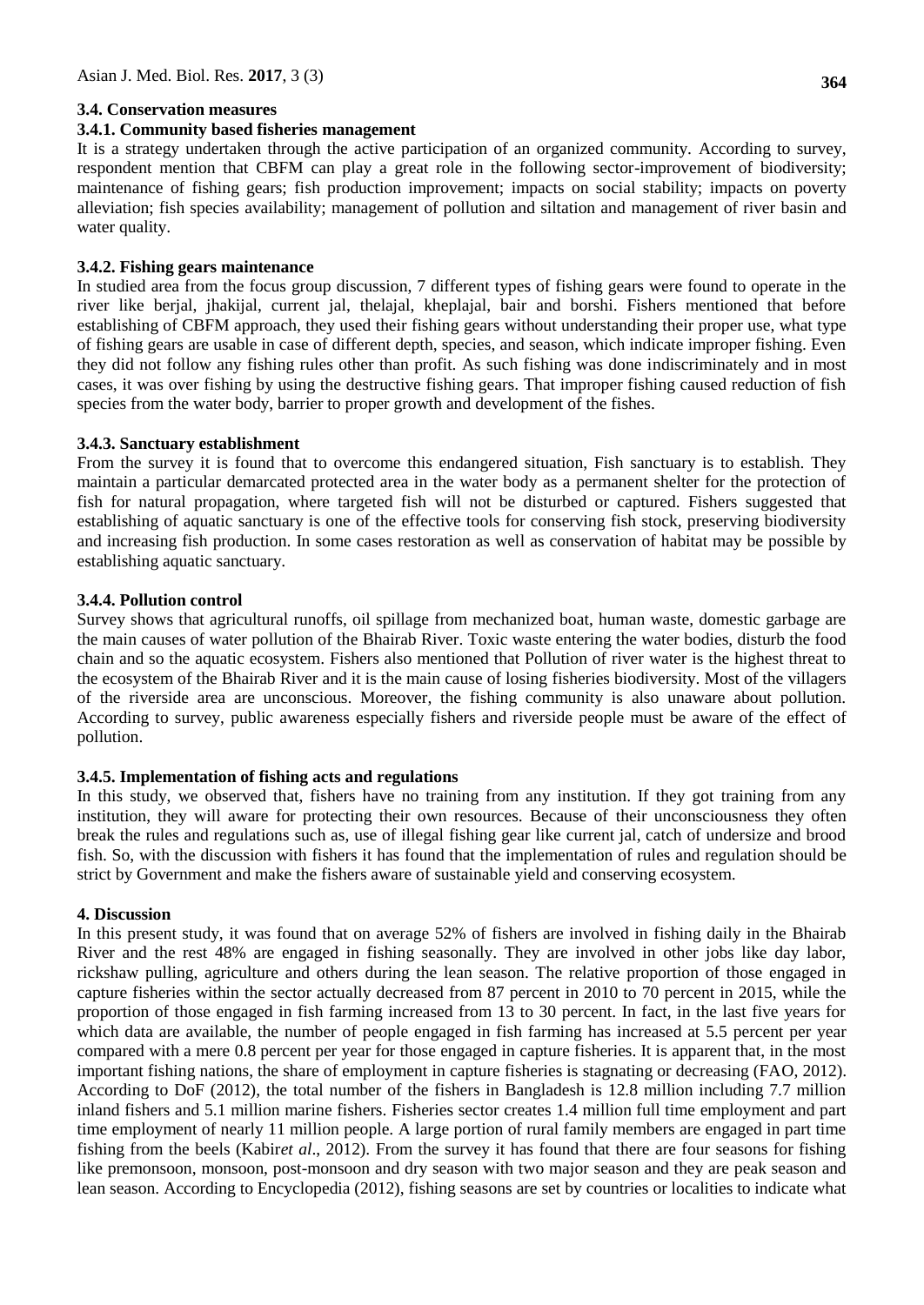kinds of fish may be caught during sport fishing (also known as angling) for a certain period of time. Fishing seasons are enforced to maintain ecological balance & to protect species of fish during their spawning period during which they are easier to catch. Jennings and Rice (2011) recorded that the statutory coarse fish close season applies between 15 March and 15 June (inclusive) in United Kingdom. It applies on all rivers, streams and drains in England and Wales, and to some canals and some still waters. There is no close season on most canals and most still waters. Various types of fishing gears were found to operate in the study area and they were classified into three groups; such as net, trap and wounding gear. The gear like seine net, gill net, cast net, push net, lift net, trap and hook and line operated in the Bhairab River. Sayeed (2010) recorded a total of 34 different types of fishing gear including nets (11), traps (11), hook and lines (4), wounding gears (4), FADs (3) and hand fishing (1) from Chalanbeel. Similar study was done by Galib (2008) who recorded that the fishing gears used by the fishermen in Chalanbeel included 12 types of nets, 5 types of traps, 6 types of hooks and lines, 4 types of wounding gears and 2 types of other fishing methods. Hossain and Ahmed (2008) recorded different types of fishing gears broadly classified into three groups such as nets, traps and wounding gears were found to be operated by the fishermen in the Kolimarhaor. The ecosystem of the Bhairab River viewed as a system operating in its natural environment, and includes biotic (living) interactions among plants, animals and microorganisms, as well as abiotic (non-living) physical and chemical interactions. Kabir*et al*. (2012) mainly stressed on the assessment of the livelihood status and constraint faced by the fishers and stated that the Bhairab River, in Jessore especially at nawapara, is one of the most important ecosystems with much aquaculture potential. This flood fishery plays a very important role in alleviation of rural poverty and supplying food to the poor fishing community. Edward and Plaganyi (2011), assessing actual and potential biodiversity of river-floodplain ecosystems on the basis of policy and legislation concerning endangered and protected species is necessary for consistency between different policy goals. It is thus a prerequisite to sustainable and integrated river management. According to Halwart (2006), many of the aquatic organisms found inriver ecosystem play an important role as the biological control agents of vectors and pests. They can be of both public health and agricultural significance, and are acknowledged elements of integrated Pest Management (IPM). During questionnaire survey with fishers, most of them reported that there were plenty of different fishes available from the Bhairab River 10-20 years back. According to Samad*et al.* (2013), the availability of small indigenous species (SIS) of fish declined to a great extent over the years and many of them are rare or endangered due to death of rivers and baors were brought under aquaculture. The fishers also reported that the diversity and overall availability of fishes are declining day by day. In the Bhairab River, 30 fishes under 17 groups have been found from the Questionnaire interview with 50 fishers where as they found 60 to 65 fish species during their old days, 10 to 12 years ago. An experiment by Galib (2008) showed that about 12 species were critically endangered, 20 were endangered and 14 species were vulnerable in our country. According to the IUCN (2000), about 54 freshwater species are critically or somewhat endangered in the country. Among them 14 species are listed as critically endangered; 27 as endangered and 14 as vulnerable. The questionnaire interviews with the fishers show there are plenty of other animals like aquatic birds, crabs, snails, mussels, turtles, snakes and frogs. Fishers mentioned two species of aquatic birds, one species of crab, three species of mussel, one species of snail, one species of turtle, one species of snake and one species of frog. IUCN (2010) mentioned Tanguar Haor is a globally significant wetland with a unique ecosystem, located in the Tahirpur and Dharma pasha upazillas, north-east Bangladesh. Tanguar Hoar is known for its diverse species of wildlife; it is also a vital fish breeding ground and provides a refuge for at least half a million migratory birds each year. There are 10 species of pearl bearing bivalves, 12 species of edible tortoise and turtle, 15 species of crab and 3 species of lobster (Azim and Asaeda, 2005). Survey shows that the fishers emphasize on the community based fisheries management, fishing gear maintenance, sanctuary establishment, pollution control, implementation of fishing acts and regulations as the conservation measures of fish biodiversity. Ahmed *et al*. (2007) demonstrated about 13 fish sanctuaries of the rivers and beels scattered all over the country. The fishers of those relevant sanctuaries have reported that the production of fish from have increased up to 239.4 kg/ha whereas the production was 120 kg/ha yearly before the project was started. Moreover, number of the fish species increased up to 85%. In these sanctuaries 24 fish species is now abundant which was considered as locally extinct and the number of regenerated fish species is 1 to 7. Furthermore, 23 threatened fish species are now available in those fish sanctuaries that have been considered as rare as a whole income of the fishermen have increased in various rates. At the last it can be said that fish sanctuary is now an urgent need for protection of wild fish stock, sustainable development of fisheries resources and for conservation of fish species and genetic diversity. A report by FAO (2003) on biodiversity and the ecosystem approach in agriculture, forestry and fisheries showed the ecosystem approach of the convention on biodiversity. These biodiversity programmes use ecosystem approaches to stimulate community level education and experiential learning by rural people. The same approaches educate national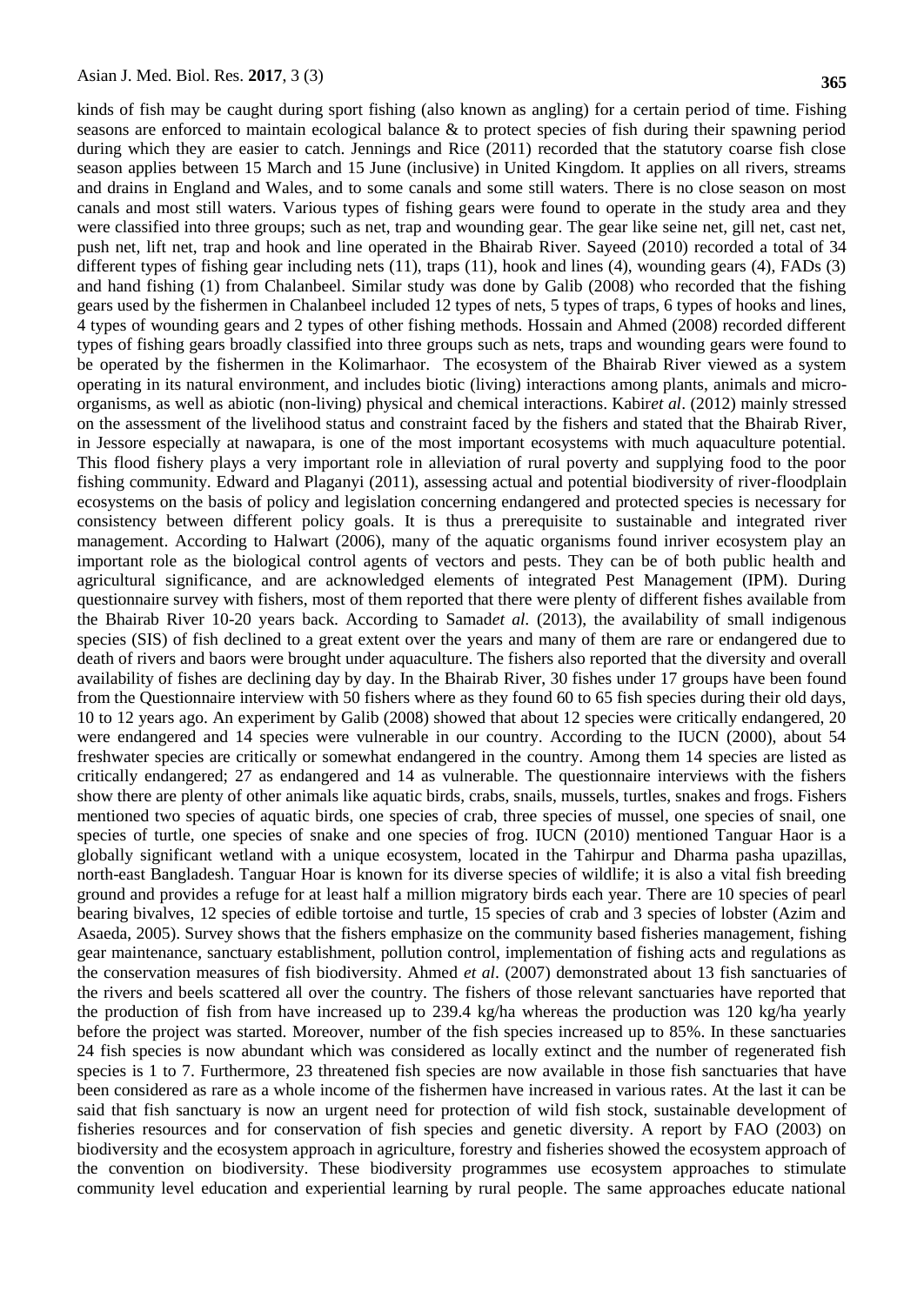policy makers to fulfill commitments made to environmental treaties. Raj (2002) reported freshwater fish biodiversity and conservation measures in India. He suggested taking necessary actions like establishment of sanctuary, determination of the environmental requirements of the species etc. Among the projects implemented in Bangladesh, Community Based Fisheries Management (CBFM) has become a common strategy for managing open water bodies and for empowering local communities by involving community stakeholders, recognizing local needs, using local knowledge and establishing common property regimen (Ostrom, 1990 and Berkes *et al*., 1998).

# **5. Conclusions**

In the present study, it revealed that the Bhairab River is famous for its rich reserve of aquatic life. A large number of rural people live in the North-South of the riverbank, whose livelihoods culture and daily activities are related and adapted to its aquatic environment but nowadays the biodiversity of the Bhairab River is in great threat due to fishing pressure, overfishing, pollution, siltation, urbanization and human encroachment. These have been created a great impact on river ecology. As a result, the water quality is deteriorating day by day and the availability of fish species and other aquatic biodiversity is decreasing gradually. The complete drying up in many parts of the river Bhairab is a common scenario during lean season, which is detrimental to fish populations and ecosystem. A total of 30 species of fish were identified in the catches of the Bhairab River. From the present study, the threats to fisheries biodiversity was grouped under four interacting categories. Overexploitation, water pollution, changes of river course, destruction or degradation of habitat.

# **Conflict of interest**

None to declare.

# **References**

- Ahmed KKU, SU Ahmed, KR Hasan and MG Mustafa 2007. Option for formulating community based fish sanctuary and its management in beel ecosystem in Brahmanbaria.
- Allan JD and AS Flecker, 1993. Biodiversity conservation in running waters. Bioscience, Research Library, 1: 43.
- Azim ME and T Asaeda, 2005. Periphytonstructure, diversity and colonization. In. ME Azim, MCJ Verdegem, AA van Dam, MCM Beveridge (Editors), Periphyton—Ecology, Exploitation and Management. CABI Publishing, Wallingford. pp. 15–33.
- Berkes F, D Fenny, BJ McCay and JM Acheson, 1998. The benefit of the common Nature.pp. 340.
- Blaikie P and SZ Sadeque, 2000. Policy in High Places. Environment and Development in the Himalayan Region. ICIMOD, Kathmandu, Nepal. 209 p.
- DoF, 2012. Saranica, Matsya Pakhya Sankalan, Annual Report, Ministry of Fisheries and Livestock. The Government of Peoples Republic of Bangladesh 12: 319-328.
- Edwards C and ÉE Plagányi, 2011. Protecting old fish through spatial management: is there a benefit for sustainable exploitation? Journal of Applied Ecology, 48: 853- 863.
- Encyclopedia Britannica, 2012. Encyclopedia Britannica Online. Encyclopædia Britannica Inc., (accessed on 7th June 2012).
- FAO, 2003. Fisheries Management. 2. The ecosystem approach to fisheries. FAO Library Rome, Italy.pp. 112.FAP 6 1994.Fisheries Specialist Study. Main Report. North East Regional Water Management Project. Canadian Interational Development Agency. Government of Bangladesh. pp. 301.
- FAO, 2012. Workshop on Fishery Stock Indicators and Stock Status, Tehran, Iran.Food and Agriculture Organization of the United Nations (FAO). Rome, Italy. pp. 46.
- Fluharty D, 2000. Habitat protection, ecological issues, and implementation of the sustainable fisheries act. Ecological-Applications. Ecological Society of America. Washington, USA 10: 325-337.
- Galib SM, 2008. A study on Fish Diversity and Fishing Gears of ChalanBeel with Reference to Preservation of Catch, MS Thesis. University of Rajshahi, Rajshahi.
- Galib SM, 2008. A Study on Fish Diversity and Fishing Gears of Chalanbeel with Reference to Preservation of Catches.4th year Thesis Submitted to the department of Fisheries, University of Rajshahi.
- Halwart M, 2006. Biodiversity and nutrition in rice-based aquatic ecosystems. Journal of food consumption and analysis, 19: 747-751.
- Hossain ARM and ZF Ahmed, 2008. Establishment of a community based fish sanctuary. Biodiversity and livelihood of the fishers, Report on a DeLPHE funded research Project.